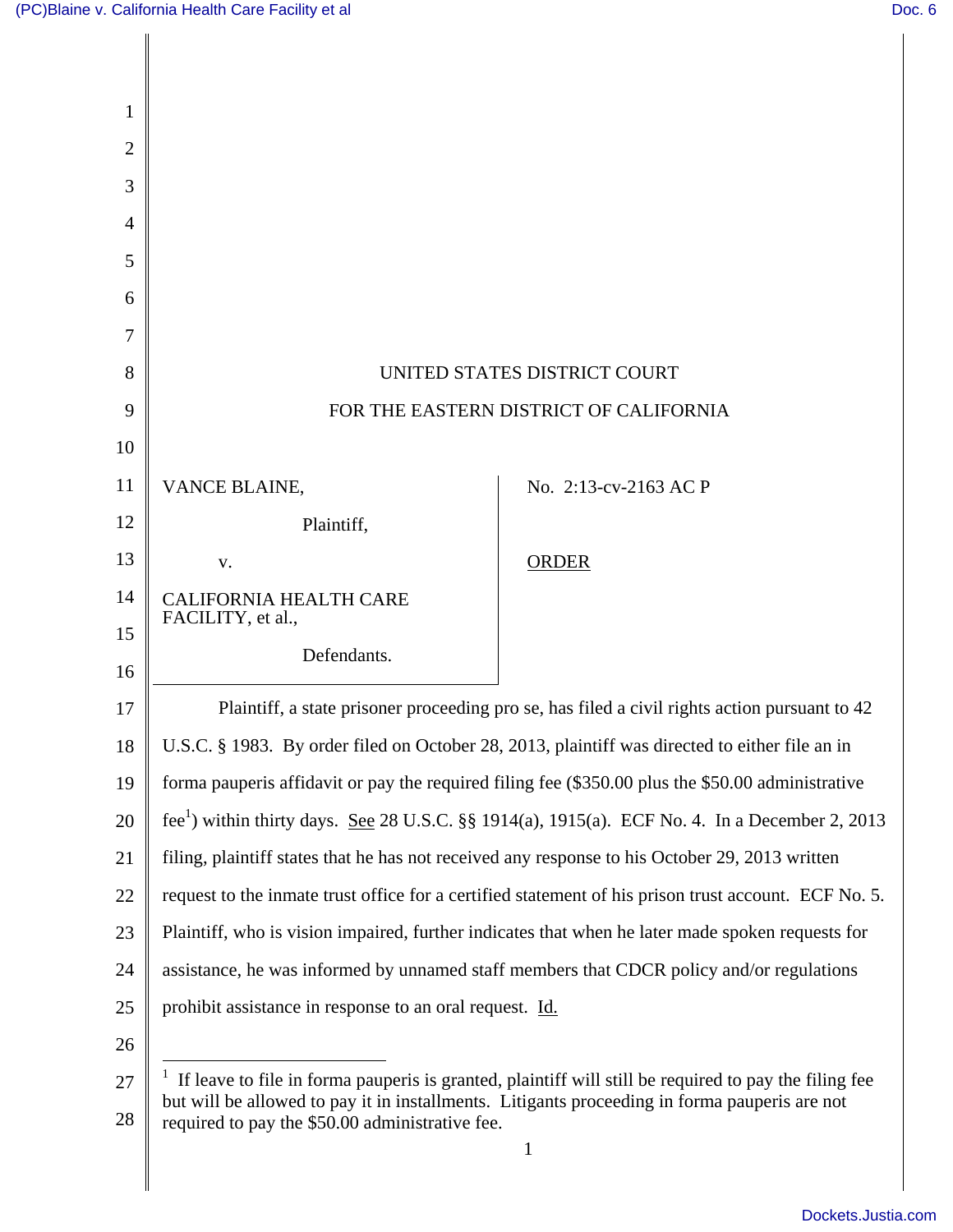1 2 3 Plaintiff will be granted a thirty-day extension of time either to submit the appropriate affidavit in support of a request to proceed in forma pauperis or to submit the required fees totaling \$400.00.

4 5 6 7 8 9 10 11 12 13 14 15 16 17 18 19 20 If plaintiff is not provided the certified affidavit necessary to proceed in forma pauperis within twenty-one days of the date of this order because the inmate trust office refuses to provide him the documentation and certification he seeks, the court will require a response from Warden Ron Rackley or his designee indicating the reason. No defendants have been served with process. Usually persons or entities not parties to an action are not subject to orders for injunctive relief. Zenith Radio Corp. v. Hazeltine Research, Inc., 395 U.S. 100 (1969). However, the fact that the warden is not a party does not automatically preclude the court from acting. The All Writs Act authorizes "all courts established by Act of Congress [to] issue all writs necessary or appropriate in aid of their respective jurisdictions... ." Clinton v. Goldsmith, 526 U.S. 529, 534, 119 S. Ct. 1538, 1542 (1999), quoting 28 U.S.C. § 1651(a). The All Writs Act, 28 U.S.C. § 1651(a), permits the court to issue writs "necessary or appropriate in aid of their jurisdictions and agreeable to the usages and principles of law." See generally S.E.C. v. G.C. George Securities, Inc., 637 F.2d 685 (9th Cir. 1981); United States v. New York Telephone Co., 434 U.S. 159 (1977). This section does not grant the court plenary power to act in any way it wishes; rather, the All Writs Act is meant to aid the court in the exercise and preservation of its jurisdiction. Plum Creek Lumber Company v. Hutton, 608 F.2d 1283, 1289 (9th Cir. 1979).

21 22 The court is concerned that it may lose its jurisdiction if plaintiff is unable to prosecute this action because he cannot provide the documentation necessary for the court to assess whether he is qualified to proceed in forma pauperis.

23

25

In accordance with the above, IT IS HEREBY ORDERED that:

24 26 1. Plaintiff is granted an extension of time of thirty days from the date of this order in which to provide an affidavit in support of his request to proceed in forma pauperis on the form provided by the Clerk of Court, or the required fees in the amount of \$400.00; plaintiff's failure to comply with this order through any fault of his own will result in a recommendation that this

28

27